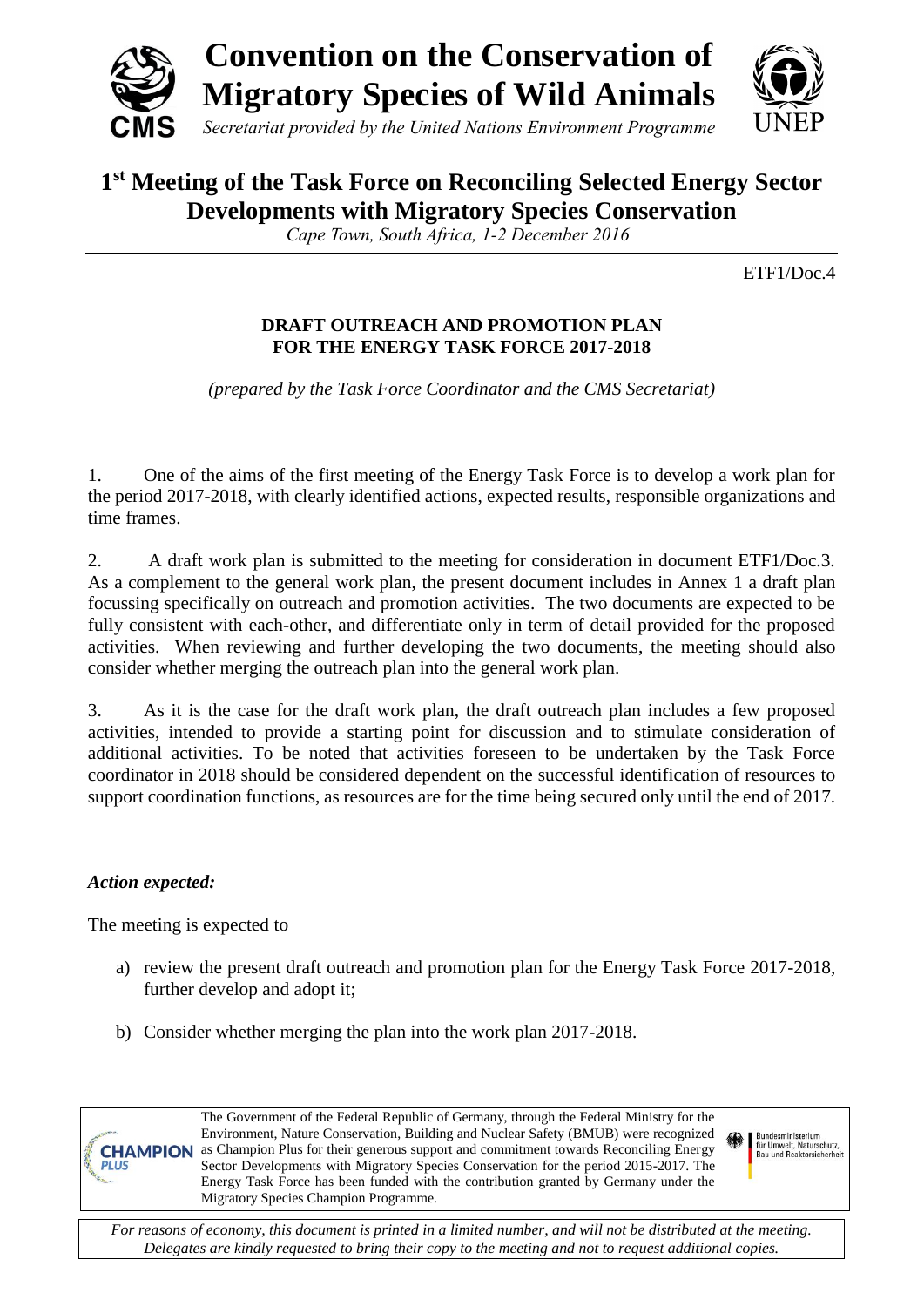# **ANNEX 1**

## **ENERGY TASK FORCE OUTREACH AND PROMOTION PLAN 2017-2018**

## DRAFT FOR DISCUSSION

Goal: To facilitate the involvement of relevant stakeholders in the process of reconciling energy sector developments with conservation of migratory species, with a particular emphasis on promoting implementation of relevant guidelines adopted by Parties to the *Convention on the Conservation of Migratory Species of Wild Animals* (CMS) and the *Agreement on the Conservation of Africa-Eurasian Waterbirds* (AEWA).

#### **Objectives:**

- 1. To promote the Energy Task Force and guidelines at relevant international events.
- 2. To engage with the energy industry and financial institutions to promote the guidelines and participation in the Energy Task Force.
- 3. To engage with relevant energy initiatives to promote the guidelines and establish collaborative working relationships with the Energy Task Force.
- 4. To promote and support implementation of the guidelines by countries.
- 5. To support effective communication and collaboration between Energy Task Force members.
- 6. To engage with donors to secure funding for the functions of the Energy Task Force.

#### **Outreach Plan**

**Objective 1**: To promote the Energy Task Force and guidelines at relevant international events.

| <b>Activities</b>    | <b>Timeline</b> | <b>Expected Outcomes</b>   | <b>Members</b> | <b>Target</b>              |
|----------------------|-----------------|----------------------------|----------------|----------------------------|
|                      |                 |                            | responsible    |                            |
| Identify relevant    | End of          | Events calendar will be    | Coordinator    | Calendar completed and     |
| energy events.       | 2016-2018       | prepared for members.      |                | circulated to ETF members, |
|                      |                 |                            |                | and updated regularly.     |
| Attend relevant      | 2017-2018       | Increased awareness by     | Coordinator,   | Energy Task Force and      |
| energy events,       |                 | energy sector stakeholders | <b>Members</b> | guidelines promoted at 10  |
| establish contacts   |                 | and policy makers in       |                | international events.      |
| and promote the      |                 | relation to guidelines and |                |                            |
| guidelines and       |                 | opportunities for          |                |                            |
| participation in the |                 | collaboration with ETF     |                |                            |
| task force.          |                 | members.                   |                |                            |
|                      |                 |                            |                |                            |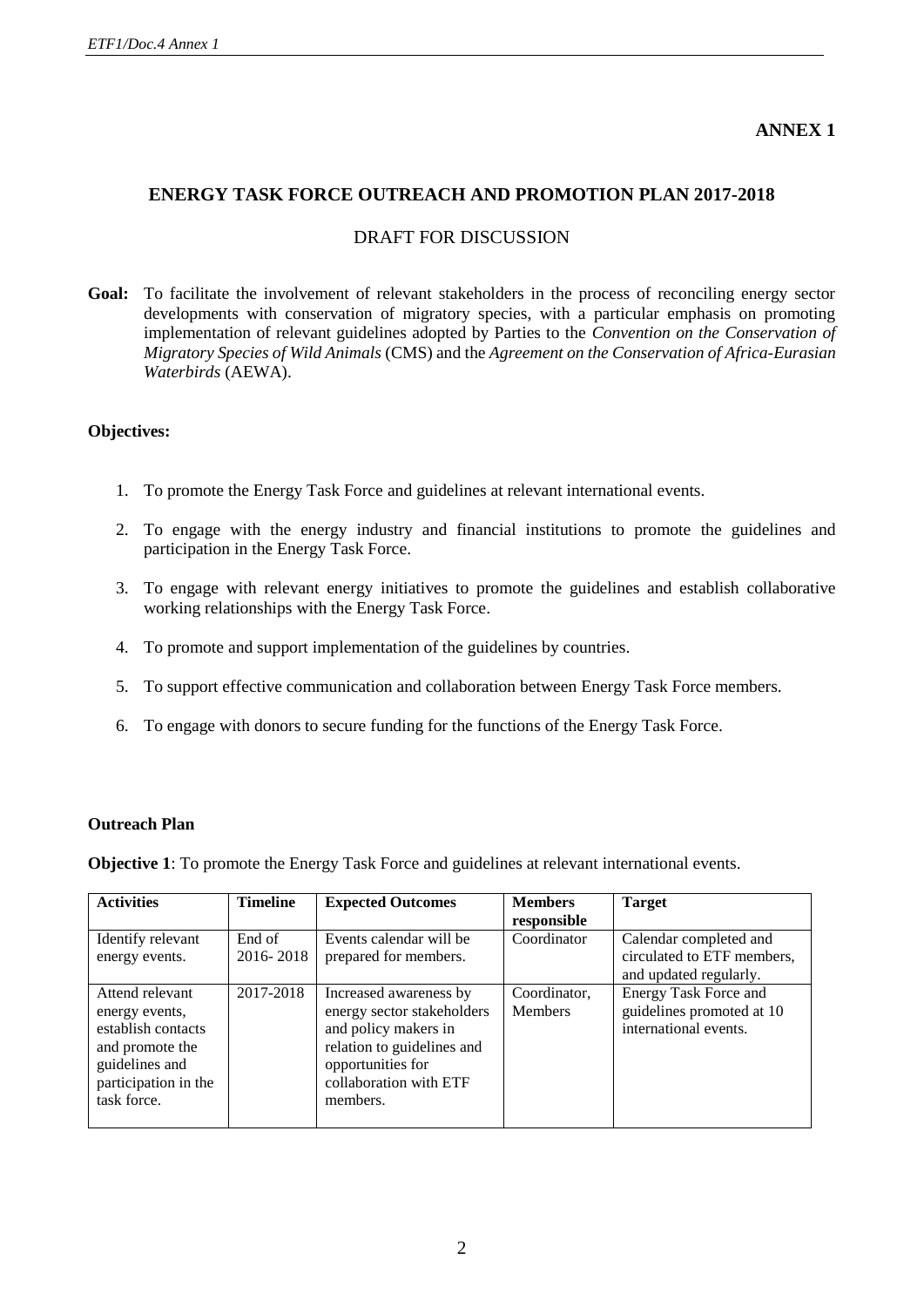| <b>Activities</b>                                                                     | <b>Timeline</b>                  | <b>Expected Outcomes</b>                                                                                                                                     | <b>Members</b><br>responsible                          | <b>Target</b>                                                                                                        |
|---------------------------------------------------------------------------------------|----------------------------------|--------------------------------------------------------------------------------------------------------------------------------------------------------------|--------------------------------------------------------|----------------------------------------------------------------------------------------------------------------------|
| Identify relevant<br>private sector<br>stakeholders.                                  | End of<br>$2016 -$<br>early 2017 | List of relevant energy<br>sector firms, industry<br>bodies and financial<br>institutions prepared.                                                          | Coordinator                                            | List of relevant firms,<br>industry bodies and financial<br>institutions completed and<br>circulated to ETF members. |
| Prepare<br>information<br>package tailored to<br>private sector<br>stakeholders.      | Early 2017                       | Information package<br>prepared for private sector<br>stakeholders, including<br>information about the<br>guidelines and existing<br>decision-support tools. | Coordinator,<br>CMS and<br><b>AEWA</b><br>Secretariats | Information package<br>completed.                                                                                    |
| <b>Distribute</b><br>information to<br>energy sector firms<br>and industry<br>bodies. | 2017-2018                        | Relevant private sector<br>stakeholders receive<br>information about energy<br>sector guidelines and<br>decision support tools.                              | Coordinator                                            | Information package<br>distributed to at least 50<br>private sector stakeholders.                                    |
| Distribute<br>information to<br>relevant financial<br>institutions.                   | 2017-2018                        | Relevant financial<br>institutions receive<br>information about energy<br>sector guidelines and<br>decision support tools.                                   | Coordinator                                            | Information package<br>distributed to at least 75<br>financial institutions.                                         |
| Engage with<br>industry and<br>investors.                                             | 2017-2018                        | Build partnerships and<br>establish pilot initiatives<br>with industry and<br>investors.                                                                     | <b>ETF Members</b>                                     | Identify three pilot<br>initiatives across Europe,<br>Africa and the Middle East.                                    |

**Objective 2**: To engage with the energy industry and financial institutions to promote the guidelines and participation in the Energy Task Force.

**Objective 3**: To engage with relevant energy initiatives to promote the guidelines and establish collaborative working relationships with the Energy Task Force.

| <b>Activities</b>                                                      | <b>Timeline</b> | <b>Expected Outcomes</b>                                                                                    | <b>Members</b><br>responsible  | <b>Target</b>                                                                                                  |
|------------------------------------------------------------------------|-----------------|-------------------------------------------------------------------------------------------------------------|--------------------------------|----------------------------------------------------------------------------------------------------------------|
| Identify relevant<br>energy initiatives.                               | 2017            | Prepare a list of relevant<br>energy initiatives that are<br>relevant to the scope of the<br>task force.    | Coordinator                    | List of relevant energy<br>initiatives prepared and<br>circulated to ETF members.                              |
| <b>Distribute</b><br>information to<br>relevant energy<br>initiatives. | 2017-2018       | Distribute information<br>package about the task<br>force and guidelines to<br>relevant energy initiatives. | Coordinator                    | Information package<br>distributed to relevant<br>energy initiatives in Europe,<br>Africa and the Middle East. |
| Engage with<br>relevant energy<br>initiatives.                         | 2017-2018       | Establish working<br>relationships with relevant<br>energy initiatives.                                     | Coordinator.<br><b>Members</b> | Established a working<br>relationship with at least two<br>energy initiatives.                                 |